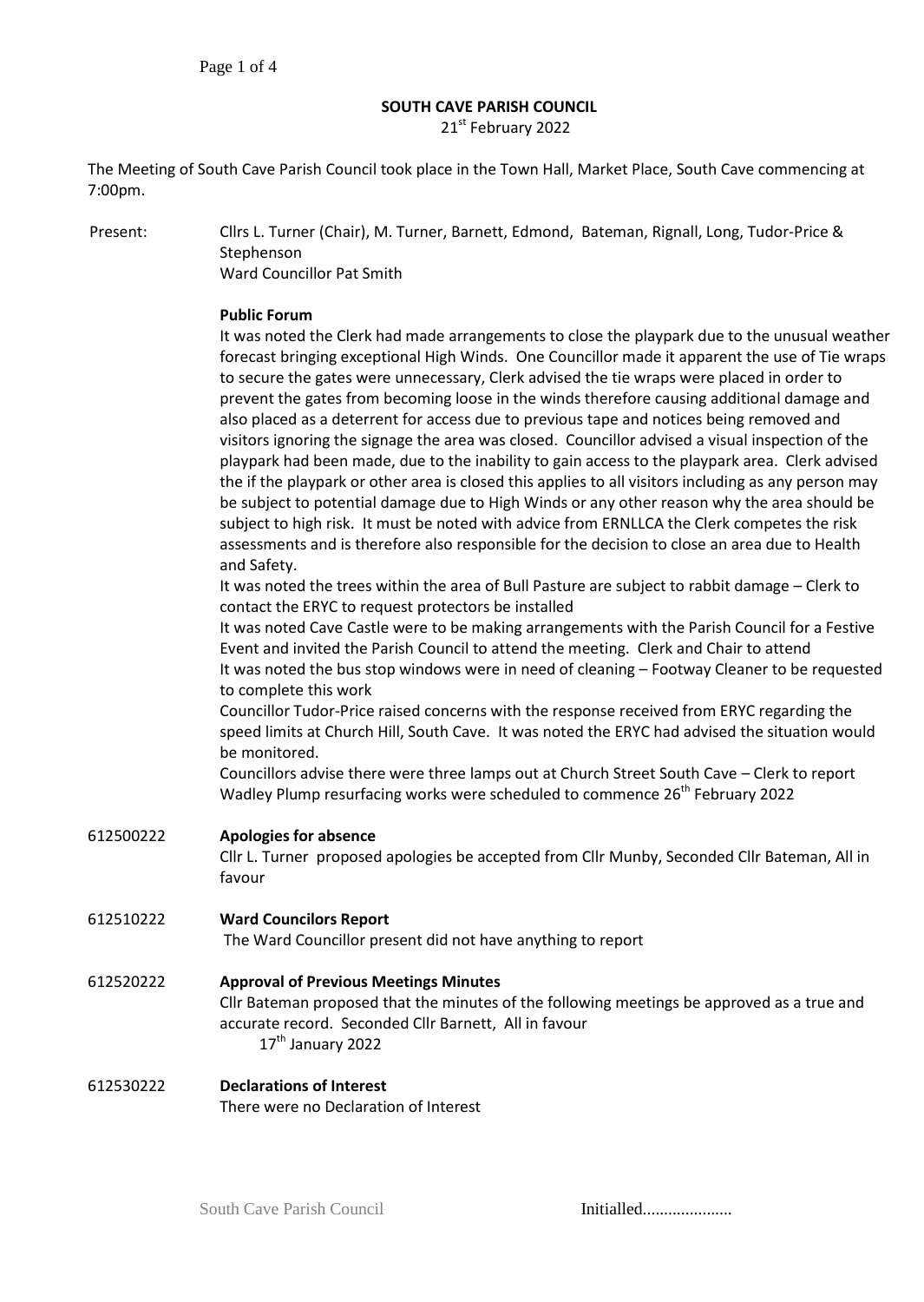| 612540222 | <b>Committees</b><br>(1) The Parish Council resolved the minutes of the following committees:<br>Planning Meeting 7 <sup>th</sup> February 2022 - Proposed Cllr Barnett, Seconded Cllr Bateman, 7 in favour,<br>2 abstentions                                                                                                                                                                                                                                                                                                                                                                                                                                                                                                                                                                                                                                                                                                                                                                                                                                                                                                                                                                                                                                                                                                                                                                                                                                                                                                                                                                                                                                                                                                                                                                                                                                                                                                                                                                                                                                                                                                                                                                                                                                                                                                                                                                                                                                                                                                                                                                                                                                                         |
|-----------|---------------------------------------------------------------------------------------------------------------------------------------------------------------------------------------------------------------------------------------------------------------------------------------------------------------------------------------------------------------------------------------------------------------------------------------------------------------------------------------------------------------------------------------------------------------------------------------------------------------------------------------------------------------------------------------------------------------------------------------------------------------------------------------------------------------------------------------------------------------------------------------------------------------------------------------------------------------------------------------------------------------------------------------------------------------------------------------------------------------------------------------------------------------------------------------------------------------------------------------------------------------------------------------------------------------------------------------------------------------------------------------------------------------------------------------------------------------------------------------------------------------------------------------------------------------------------------------------------------------------------------------------------------------------------------------------------------------------------------------------------------------------------------------------------------------------------------------------------------------------------------------------------------------------------------------------------------------------------------------------------------------------------------------------------------------------------------------------------------------------------------------------------------------------------------------------------------------------------------------------------------------------------------------------------------------------------------------------------------------------------------------------------------------------------------------------------------------------------------------------------------------------------------------------------------------------------------------------------------------------------------------------------------------------------------------|
| 612550222 | <b>Police</b><br>(1) The Parish Council received Police report from PSCO<br>(2) The Parish Council received Crime Figures                                                                                                                                                                                                                                                                                                                                                                                                                                                                                                                                                                                                                                                                                                                                                                                                                                                                                                                                                                                                                                                                                                                                                                                                                                                                                                                                                                                                                                                                                                                                                                                                                                                                                                                                                                                                                                                                                                                                                                                                                                                                                                                                                                                                                                                                                                                                                                                                                                                                                                                                                             |
| 612560222 | <b>Technical Services</b><br>(1) The Parish Council received ERYC response relating to reducing speed limits North<br>Cave/South Cave - it was noted the ERYC would review in the next Financial Year<br>2022/23<br>(2) The Parish Council received update relating to contact with neighbouring Parishes,<br>Brantingham, Ellerker, Brough relating to Footpath/Cycle Path Connection and South<br>Cave to North Cave Footpath/Cycle Path Connection - it was noted the Clerk was still<br>awaiting a response from the ERYC<br>(3) The Parish Council received update relating to works at - BT Payphone kiosks Book<br>exchange & Information hub - it was noted works were scheduled shortly<br>(4) The Parish Council received update relating to Town Hall ornate clock tower works &<br>consider costs for works. It was noted the works had been quoted at additional costs of<br>£2117.00. Cllr L. Turner proposed the works be completed, seconded Cllr Barnett, All in<br>favour<br>(5) The Parish council noted update received from Highways England regarding the<br>installation of Central Barrier to $A63 - it$ was noted the authority did not require a site<br>meeting and engineers had designed the Barrier to include the crossing which would be<br>completed before May 2022<br>(6) The Parish Council received and noted response from ERYC relating to Modifications<br>to Traffic Regulation Order for the loading bay - Church Street / Market Place Junction -<br>it was noted the Brick Sets would be reused when required, dropped Kerbs and Tactiles<br>had been included within the scheme.<br>(7) The Parish Council noted Ward Cllr Meredith was in the process of investgating the<br>correct department at the ERYC to complete the Grass Clearing on footpath from<br>Newfield Lane to Prison<br>(8) The Parish Council considered the ERYC recommendations for the replacement of<br>Festive Lighting timers at Market Place & West End. Cllr L. Turner proposed the Parish<br>Council proceed with the replacements funding being made through the Capitol<br>Expenditure Budget for 2022/23. Seconded Cllr Barnett, All in favour<br>(9) The Parish Council received Town Hall Fire Safety required maintenance works and<br>associated costs. Cllr L. Turner proposed the Parish Council proceed with the works on<br>the grounds on Health and Safety, Seconded Cllr Barnett, All in favour<br>(10) The Parish Council received recommendations to proceed with a three year contract<br>with the existing Photocopier. Cllr L. Turner propose the Parish Council proceed with<br>the recommendation. Seconded Cllr Edmond, All in favour |
|           | (11) The Parish Council discussed Willow Flats Junction safety and ERYC response to<br>improvement requests. It was noted the ERYC were monitoring the situation. It was                                                                                                                                                                                                                                                                                                                                                                                                                                                                                                                                                                                                                                                                                                                                                                                                                                                                                                                                                                                                                                                                                                                                                                                                                                                                                                                                                                                                                                                                                                                                                                                                                                                                                                                                                                                                                                                                                                                                                                                                                                                                                                                                                                                                                                                                                                                                                                                                                                                                                                              |

South Cave Parish Council **Initialled..................**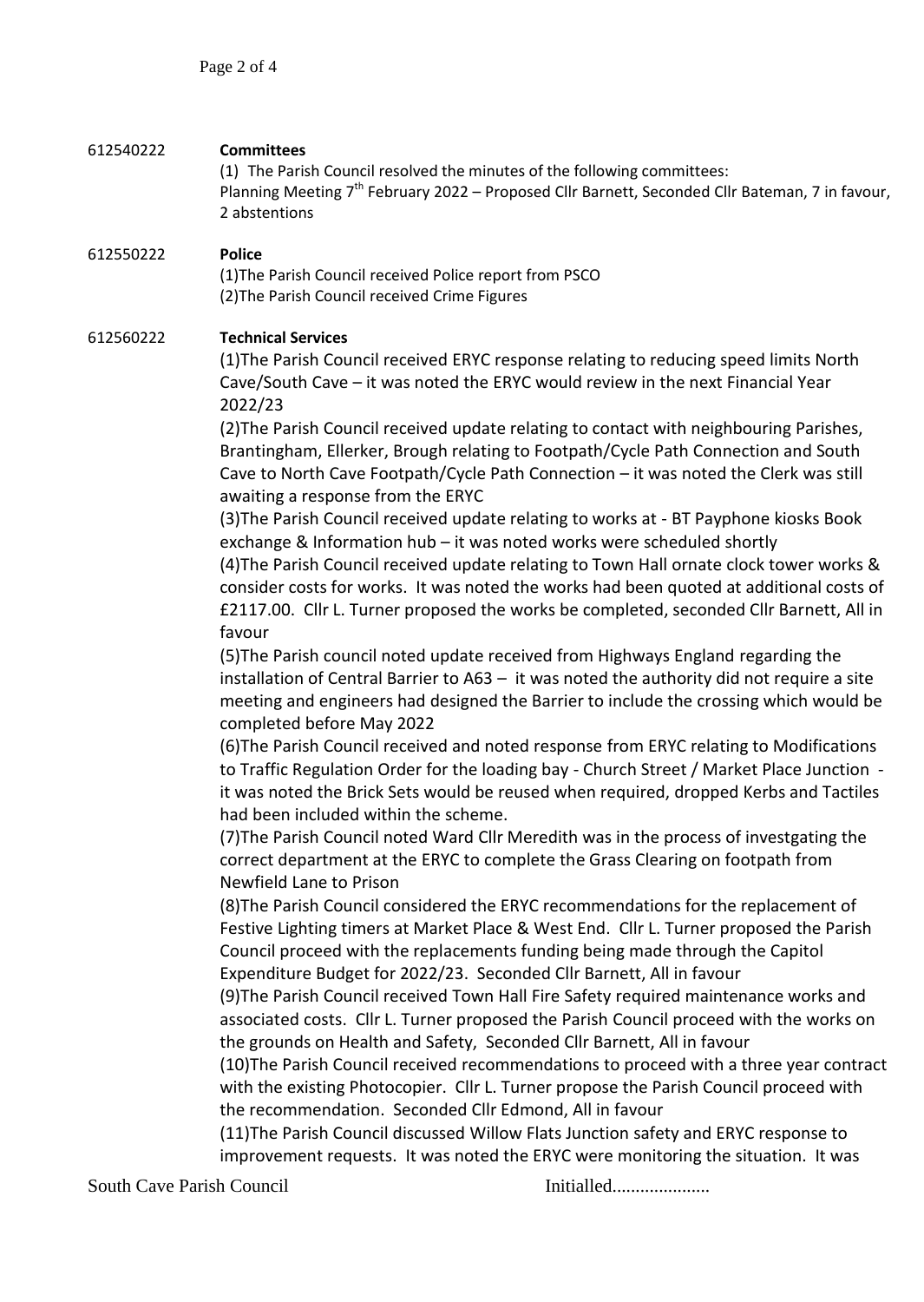noted a informal meeting had been held with the Police (Traffic Awareness) who would submit their recommendations for improvements to the area.

## 612570222 **Open Space**

(1)The Parish Council discussed the Cemetery Land extension and considered costs for independent valuation. Cllr L. Turner proposed the Parish Council proceed with the valuation. Seconded Cllr Edmond, All in favour

(2)The Parish Council noted the completion of Burial Ground Land Registration (3)The Parish Council did not receive update relating to Land at West Cote Farm – Lease and update on s106 agreement handover, consider the official signing of lease - Item to be placed on March 22 Full Council Agenda

(4)The Parish Council considered a reduction of Grant of Exclusive Right for plot in burial ground from 100 Years to 50 Years. Cllr L. Turner proposed the Parish Council reduce the Grant of Exclusive right to 50 years upon receipt of the new Grant Of Excusive right documents. Seconded Cllr Barnett, All in favour

(5)The Parish Council considered a grant application for additional Play equipment TCC community Action Fund. Cllr L. Turner proposed the Parish Council make arrangements for a sub-committee to discuss ideas for the submission of the Grant Applications. Seconded Cllr Barnett, All in favour

# 612580222 **Other Matters**

(1)The Parish Council received ERYC Planning Enforcement response relating to Planting not carried out in accordance with 17/03919/PLF & 19/30471/CONDET

(2)The Parish Council considered the adoption of ERYC and Parish Council charter. The Parish Council requested a extension of time in order to investigate and raise queries.

(3)The Parish Council noted the ERYC PLANNING AND COMPULSORY PURCHASE ACT 2004 (AS AMENDED)Town and Country Planning (Local Planning) (England) Regulations 2012 (as amended) (Regulation 14) Adoption Statement - Notice of adoption of the Flood Risk Sequential and Exception Test Supplementary Planning Document (SPD)

(4)The Parish Council noted the update regarding Queens Platinum Jubilee event & note ERYC grant awarded (£500). Cllr L. Turner proposed the Parish Council purchase Flags, Lampost disks and Bunting from the Royal British Legion at a cost of £375.52. Seconded Cllr Edmond, All in favour

(5)The Parish Council received and noted NALC Consultation - OFCOM Postal Regulations – with no comment for submission

(6)The Parish Council received letter of thanks with regards to Tree Planting around the Village

### 612590222 **Finance & Policy**

(1)The Parish Council noted the income received and approved items for payment for February 2022

| <b>EON</b>                       | Electric                   | £17.82     |
|----------------------------------|----------------------------|------------|
| <b>EON</b>                       | Gas                        | £122.00    |
| <b>MW Farm Supplies</b>          | Hose Reels & Brushes       | £226.76    |
| South Cave Plant Centre          | <b>Market Place Plants</b> | £600.00    |
| lan R Donkin                     | Gate Springs               | £30.00     |
| <b>MNB Computing</b>             | <b>Computer Support</b>    | £12.00     |
| <b>KRL Group LTD</b>             | Photocopier                | £316.73    |
| <b>Supplies</b>                  | Stationary                 | £120.84    |
| <b>South Cave Parish Council</b> |                            | Initialled |